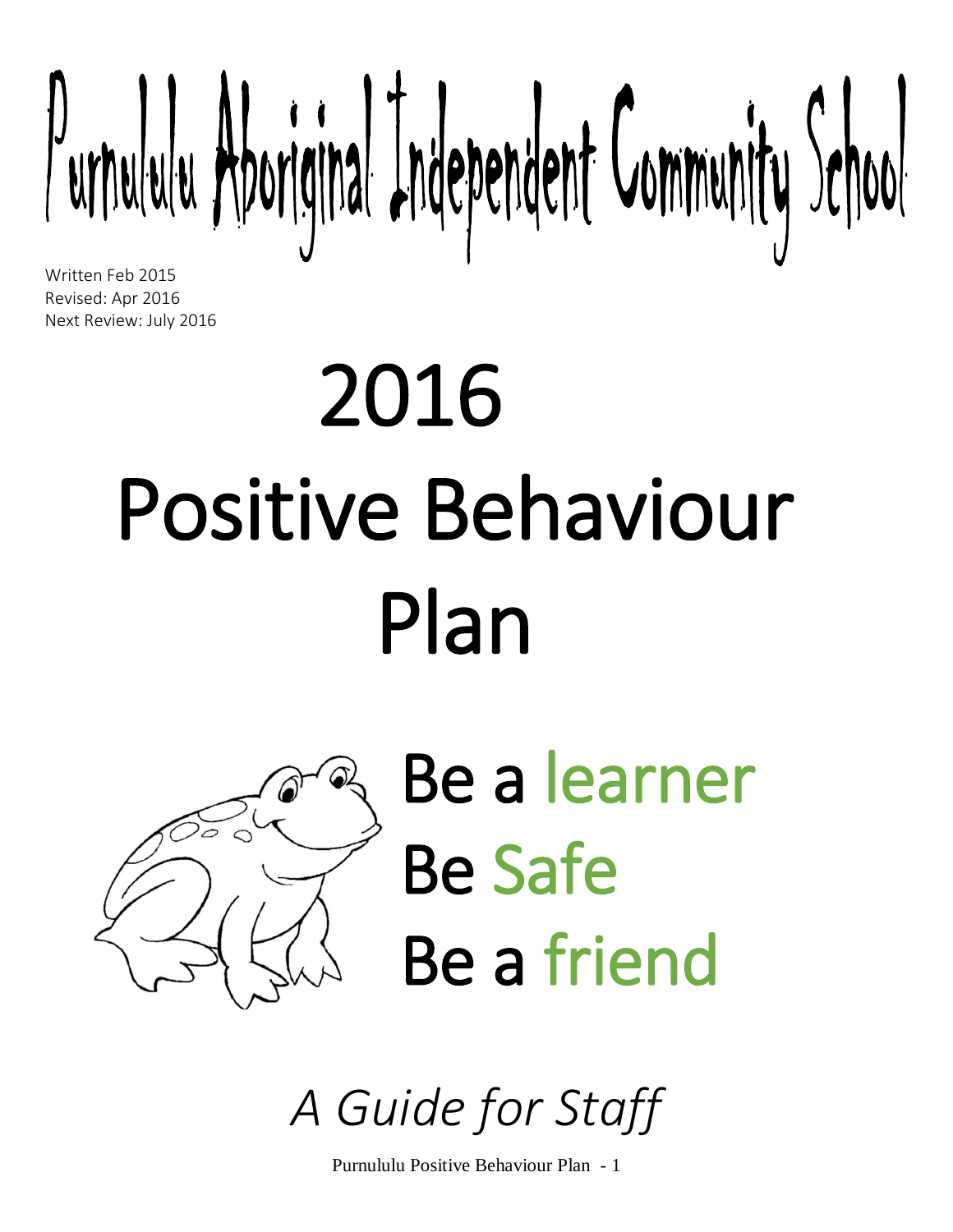## What is a Positive Behaviour Plan?

A Positive Behaviour Plan (PBP) is a set of strategies and systems to help develop a school culture where all members of the community (students, staff, parents/guardians and visitors) feel safe, valued, happy and motivated to learn and give their best.

A good PBP should:

- $-$  Have a clearly defined vision and set of behaviour expectations
- $-$  Be backed by research-validated practices that are school wide and are clearly communicated and used CONSISTENTLY by staff
- An acknowledgement & counselling/consequences system
- $\overline{a}$  Be supported by reliable administrative systems that are updated with relevant information

## What does a PBP school like?

- Whole school routines for behaviour and learning have been established.
- Teachers know their students and how they learn ensuring lessons are targeted and engaging.
- Positive, organised and safe teaching environments have been established that support learning success.
- Staff serve as models of positive behaviour.
- Staff explicitly teach a whole school program focused on social and emotional wellbeing (one lesson a week with daily 5 minute links is a good starting point).
- Systems are in place for providing regular positive feedback non-verbal, verbal and in the form of rewards.
	- o Teachers use a 6:1 ratio when highlighted student behaviour. 6 represents positive behaviour and 1 represents inappropriate behaviour.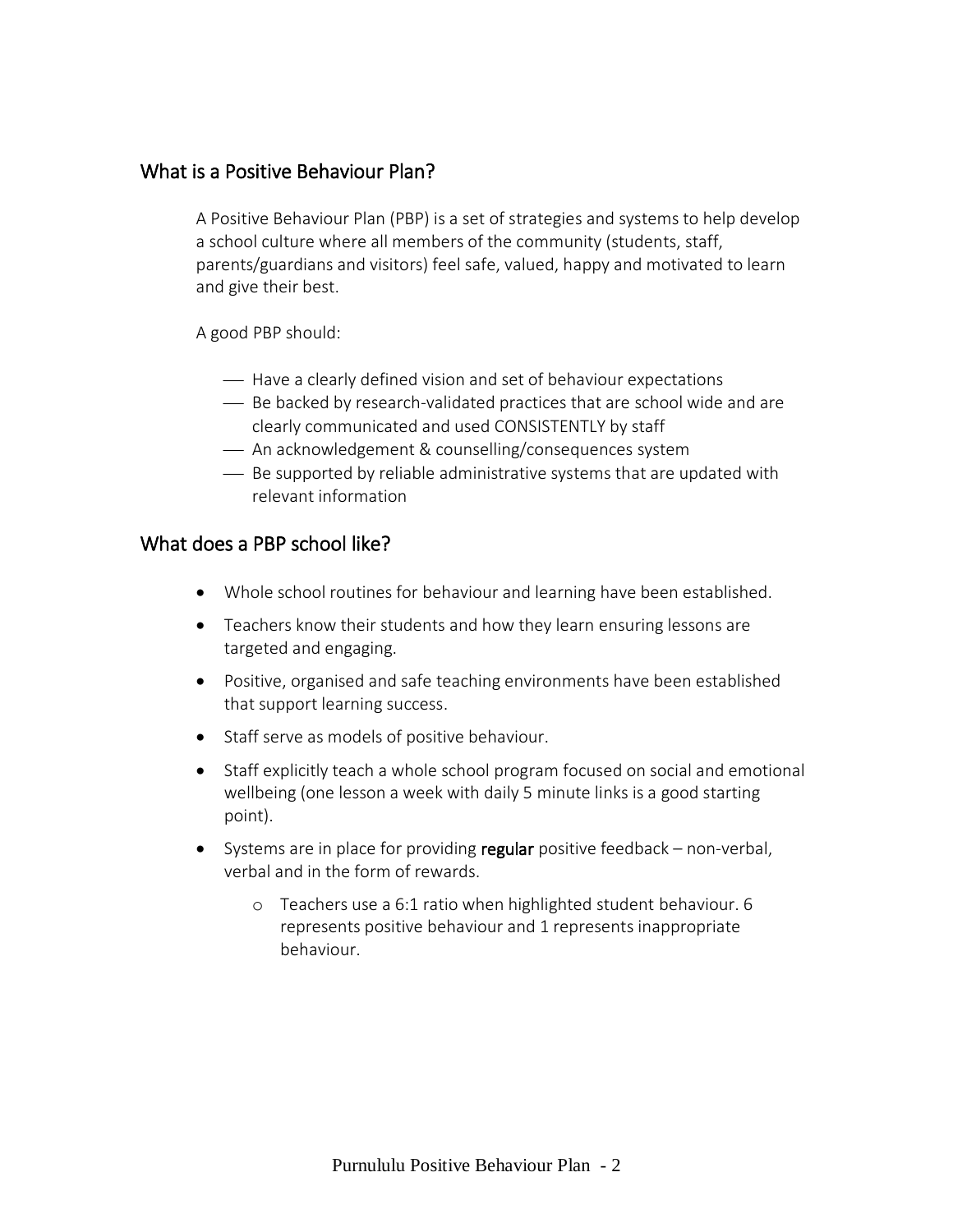# PAICS School-Wide Positive Behaviour Guide

This guide provides the school's vision, behavioural expectations, teacher and staff responsibilities, strategies for acknowledgement and procedures for handling infractions of behavioural expectations.

# PAICS' vision is that each of its students will learn lifelong values, understandings and skills such as:



- Respecting themselves, others and property
- Self-regulation
- Protective behaviours
- **Leadership**

## PAICS expects each of its students to:



Be a learner

Be safe

Be a friend

# Teacher & Staff Responsibilities

- $\checkmark$  Teachers and staff will put the school's vision into everyday practice.
- $\checkmark$  Teachers and staff will teach, model and practice each of the behavioural expectations throughout the year.
- $\checkmark$  Teachers and staff will REGULARLY and specifically acknowledge student behaviours that meet the school's expectations (Be a learner, be safe, be a friend).
- $\checkmark$  Teachers and staff will share information (background knowledge & successful strategies) about particular students or classes.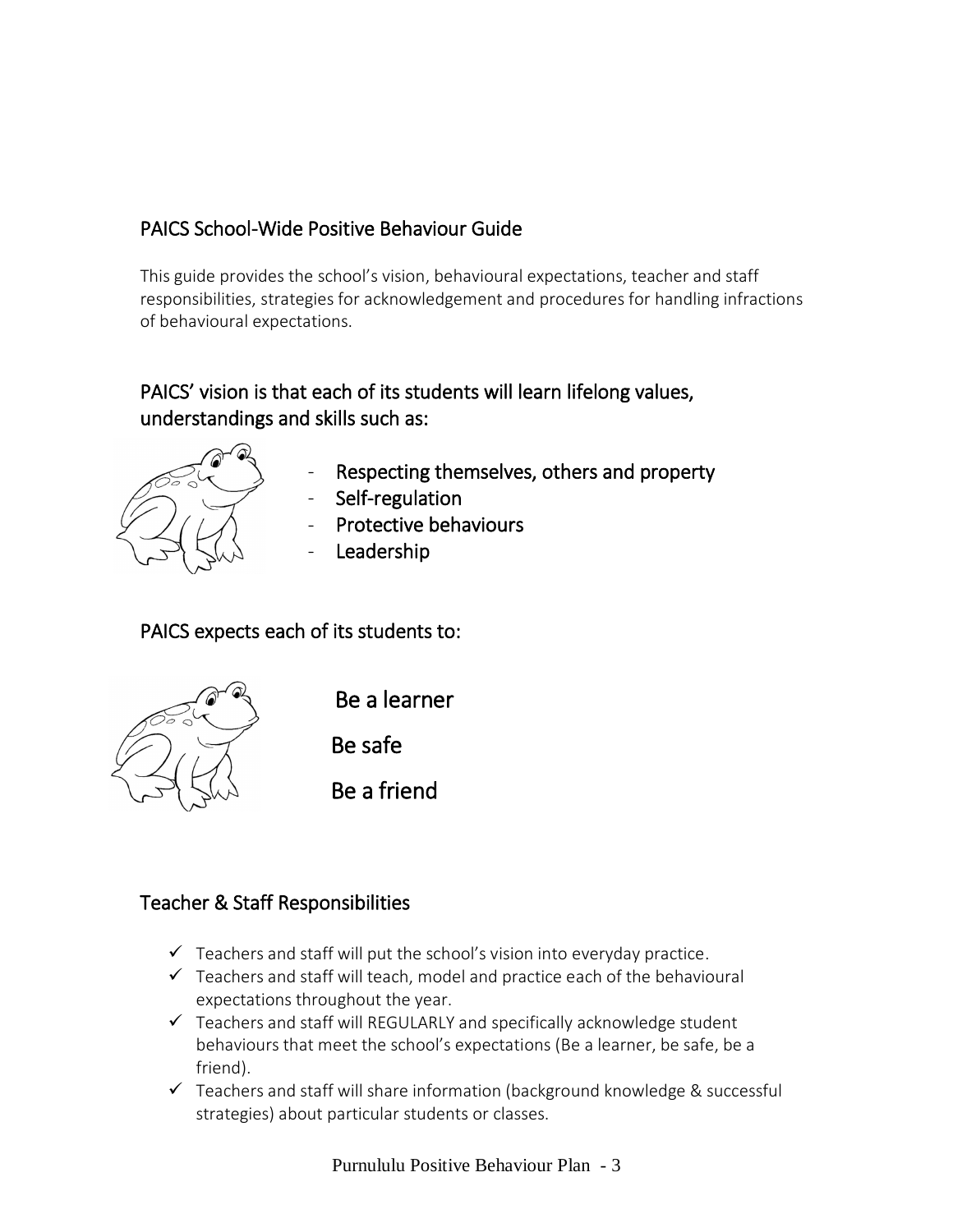- $\checkmark$  Teachers and staff will implement I–HUM strategies that make sure students are safe and focused on their learning:
	- $\circ$  I interact with students
	- o HU heads up, always looking around at students
	- o M moving constantly in and around students
- $\checkmark$  Teachers and staff will ALWAYS follow through with counselling & consequences for inappropriate behaviour. This should be done in a way that supportive & positive way so that relationships between staff and students continue to build.
- $\checkmark$  Teachers will lead a process of intervention for students exhibiting challenging behaviour so that they are adequately supported.
- $\checkmark$  Teachers will keep a record of certificates given, individual behaviour support plans and yellow and red cards issued.

## Acknowledgment System

The acknowledgement system is a feature of the PAICS PBP. It focuses on acknowledging students who demonstrate expected positive behaviour. This program operates in every classroom and every other area of the school.

### Specific verbal feedback

- $\checkmark$  When you observe students being a learner, safe or a friend acknowledge them by giving specific positive verbal feedback that incorporates the language of the school rules such as:
	- o "That was being a friend when you held the door open for your classmates."
	- o "Fantastic work you are being a great learner!"
	- o "Great to see you walking with that iPad that's being safe!"

#### **Certificates**

 $\checkmark$  In assemblies, students can be awarded either an academic or PATHS certificate to acknowledge consistent meeting or exceeding of expected behaviours. Usually one of each for each class. Each week or fortnight, PATHS has a different whole school focus (being a good friend in the playground for example). The PATHS certificate is awarded to the student who staff deemed was the best role model for this focus across the week.

#### **Newsletter**

 $\checkmark$  The above students (or others who have produced exceptional work) can be written about in the school newsletter that goes out every 2-3 weeks.

#### Tokens

 $\checkmark$  Students are awarded a token if they arrive at school before 8am. Bus children need to be ready for the bus when it arrives in order to receive a token. 5 consecutive early starts enables students to pick a number of the hundred chart.

Purnululu Positive Behaviour Plan - 4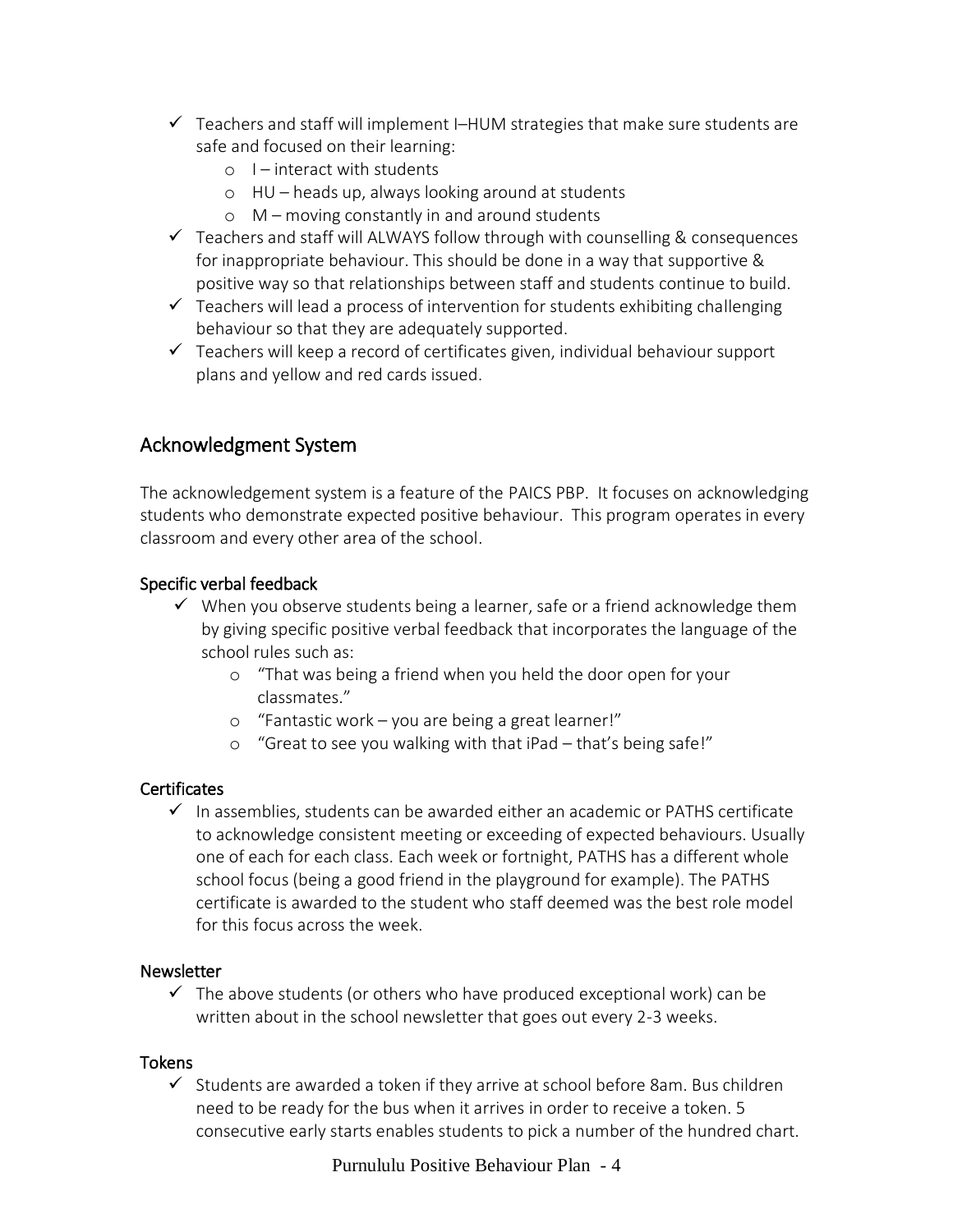At the end of the term, a number is drawn and the winning student will receive a significant prize (students vote for potential prizes at the beginning of the term).

#### Frog Dollars

- $\checkmark$  Teachers can acknowledge students who are exhibiting positive behaviours by giving them specific positive feedback along with a frog dollar. Consistency and moderation are CRUCIAL – it is advised that teachers give no more than 15 frog dollars to one student per week and no less than 5 frog dollars to one student per week. ONLY the principal can take frog dollars away from students. Teachers must use an in class consequence system to deal with inappropriate behaviour (ie 3 crosses = relocation within the room or picking up rubbish at recess).
- $\checkmark$  The teacher can offer all sorts of rewards that students can buy with their frog dollars. These might include extra iPad time, sitting in the teacher's chair or a shopping spree at the Frog Hollow Shop. Students can also choose to bank their dollars. Frog dollars will be recorded each day and rewards can be made available (depending on what they are) each day, week or month.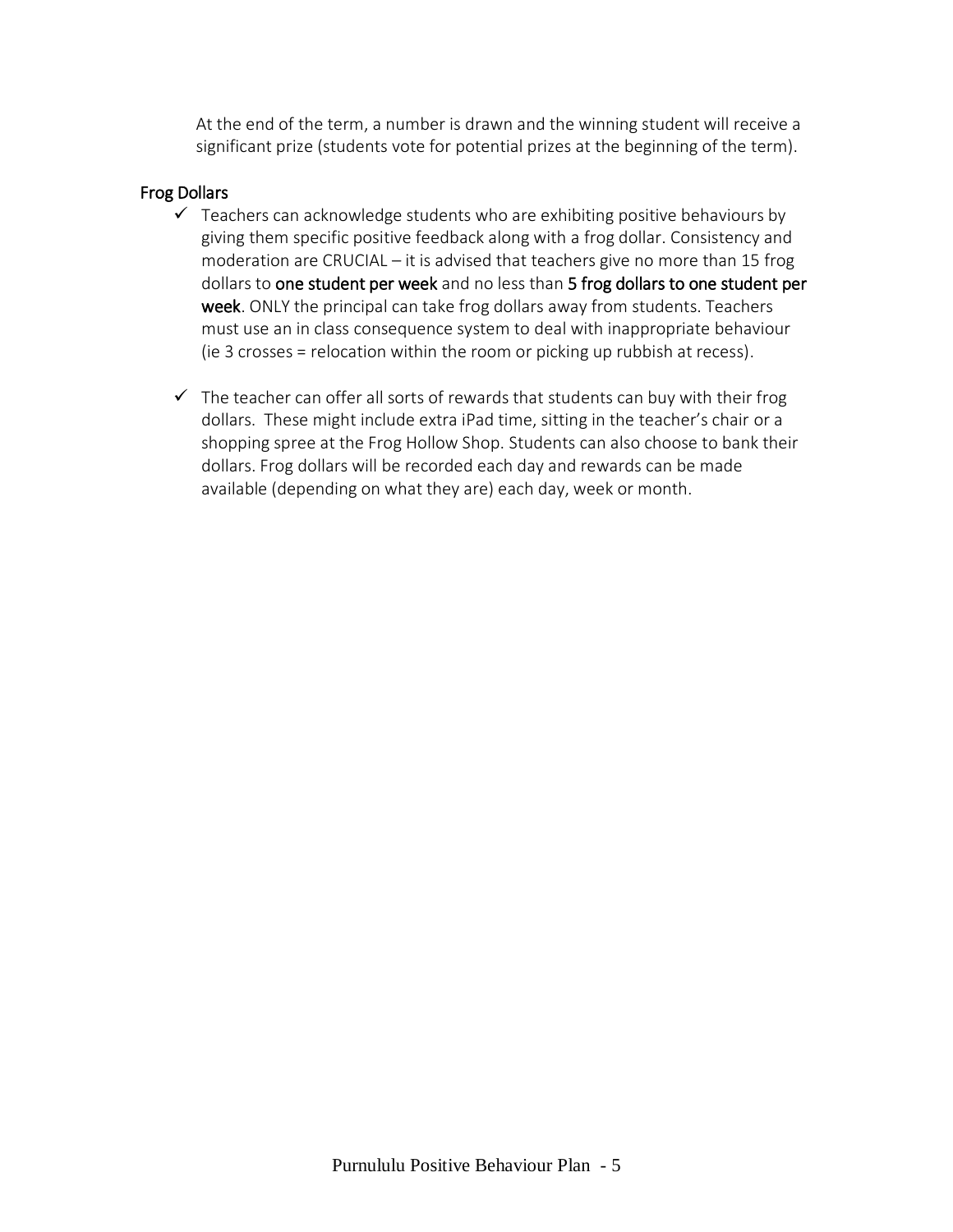# How should I handle challenging behaviour?

- Prevention is the key have you developed healthy, positive relationships with your students? Do you know relevant information about their background and home life? Do you know how they learn and what their interests and dreams for the future are? Are you modelling and teaching positive behaviours?
- Focus on the behaviour, not the student It works against the PBP system to see students as being bad rather than concentrating solely on their behaviour. It can cloud a teacher's judgement. It can damage a student's confidence and selfimage. It damages the teacher-student relationship. It can also negatively affect the class and school environment.
- Stay calm we all get stressed. Teaching has many demands. Remember though, that letting students see this stress too often can work against a PBP and negatively affect the relationship you have with your students. Don't see bad behaviour as a personal attack or reflection on you as a teacher. Be kind to yourself and if you don't know how to already, learn to SELF-REGULATE! The system below will also help you 'detach' yourself from the situation – internalize it!

## PBP level system of unacceptable behaviour

PAICS will maintain a level system for handling violations of behavioural expectations. Outlined below is the level system along with the instructions for handling such behaviours:

#### Level 1 behaviours include:

- Inappropriate language (cursing)
- Physical aggression (pushing, shoving)
- Defiance, disrespect, insubordination, non-compliance
- Lying, cheating
- Harassment, teasing, taunting (physical and/or verbal)
- Disruption, excessive talking
- Dress code violation

Step 1: Level 1 behaviours are to be handled by the classroom teacher or staff member witnessing such behaviours. Give the student a clear verbal reminder of the school expectations.

Step 2: If this behaviour persists, the student should be relocated to a time out area WITHIN the classroom or in the playground.

Step 3: If the behaviour persists after the student has been relocated to the classroom time out space, they will need to be sent to a buddy classroom (either with an ACT or a responsible student). A yellow card (checklist explaining behaviour) needs to be completed by the teacher and sent to buddy teacher (with ACT/responsible student).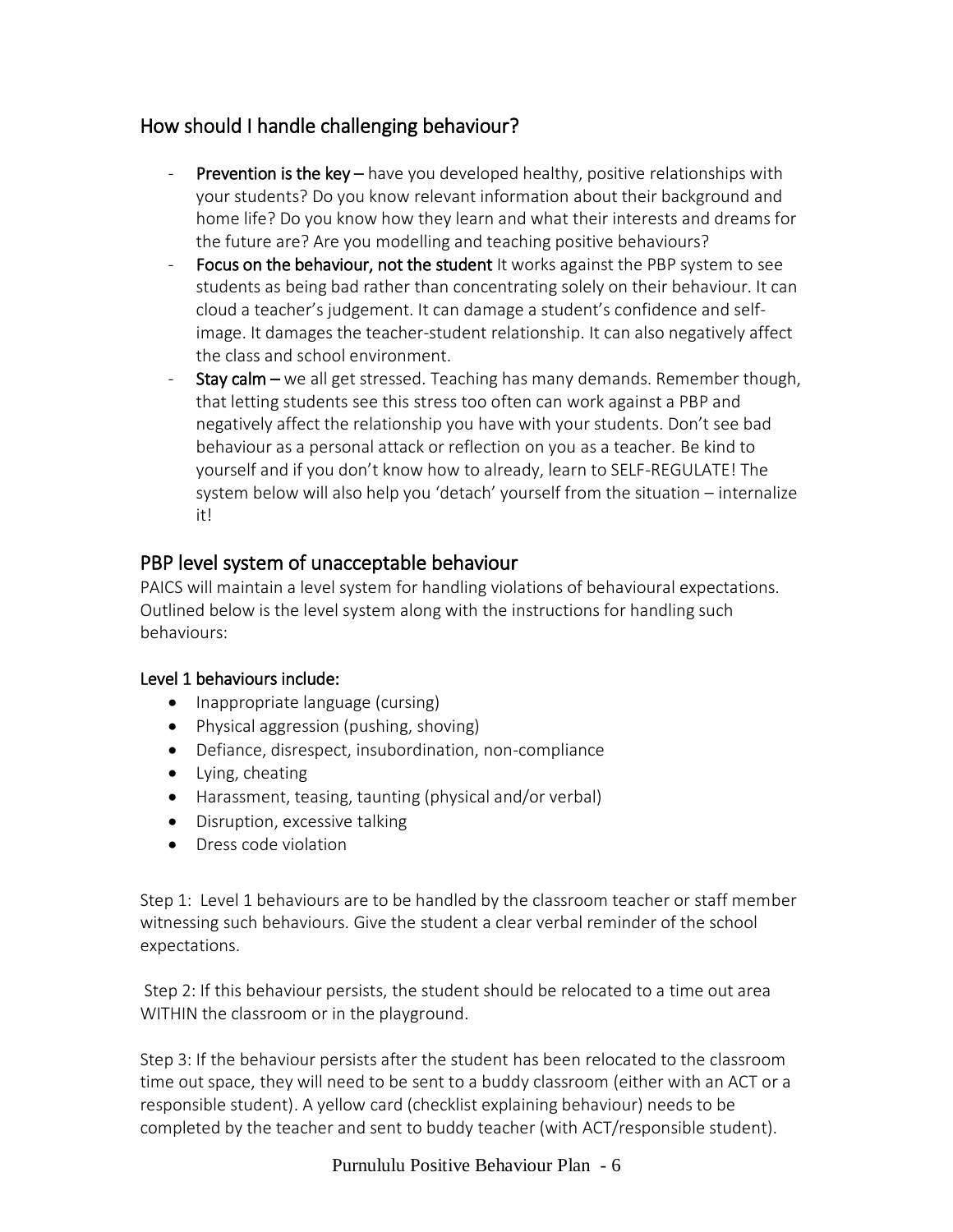During the student's relocation, they will need to complete a 'thinking time' sheet which asks them to reflect on their behaviour (ACT/Teacher assistance may be required for this). This must ONLY be done ONCE the student has calmed down (self-regulation prompts should be visible in the classroom). The teacher or ACT (without blaming/shaming/casting judgement) can talk to the student about what happened. The purpose of this is for the student to practice what they are going to say when they negotiate re-entry to their classroom. It is at the teacher's discretion as to when the student can re-enter the classroom. If, however, the buddy teacher feels that the student is not ready, they can keep them until they are (a responsible student or an ACT can inform the student's teacher of this decision). Re-entry needs to be done in the form of a negotiation between the teacher and the student BEFORE the student has physically reentered the classroom. The student needs to acknowledge their behavior and its effects on their learning and the learning of others. They need to apologise and clearly verbalise what they will do to meet expectations again. This is a good opportunity to remind the student about self-regulation strategies.

Step 4: If the student continues to misbehave during the lesson, they will need to be sent to the principal's office (either with an ACT or a responsible student). A red card needs to be completed by the teacher and sent to the principal (with ACT/responsible student). The Principal (or other staff member) supervises the student and when they are calm, counsels them. When the principal feels the student is ready to re-enter the classroom, they accompany them back and the student negotiates re-entry (with the help of the principal). Refer above for steps on correct re-entry.

Step 7: If level 1 behaviour/s continues to persist, the classroom teacher should return directly to step 4. The teacher will need to contact the student's parents/guardians/guardians ASAP to advise them of their child's behaviour and that a goal setting meeting will need to be arranged with the student (parents/guardians/guardians don't need to be present). In a comfortable environment, calmly discuss their behaviour with the student, explaining the effect it has on their learning and wellbeing and the learning and wellbeing of others in the class. Give them opportunities to reveal why they have chosen to behave this way. Set SMART (Specific, Measurable, Attainable etc.) goal/s with the student and brainstorm/suggest strategies that will help the student achieve these goals. An appropriate consequence should be negotiated with the student. The classroom teacher should make a follow up phone to parents/guardians(s) informing them of the goal(s) sheet and the chosen consequence. An e-mail or note may be sent if unable to reach parents/guardians by phone. After two weeks, parents/guardians(s) should be contacted with a follow up. This process needs to be documented by the classroom teacher.

Step 8: If level 1 behaviour/s have not improved after 2 weeks, a face-to-face meeting is required with the student's parents/guardians. The student should be placed on a daily report (which relates to their SMART goal/s). They should also be given a daily or weekly consequence until they are off the report. The teacher informs parents/guardians of the student's behaviour on a weekly basis.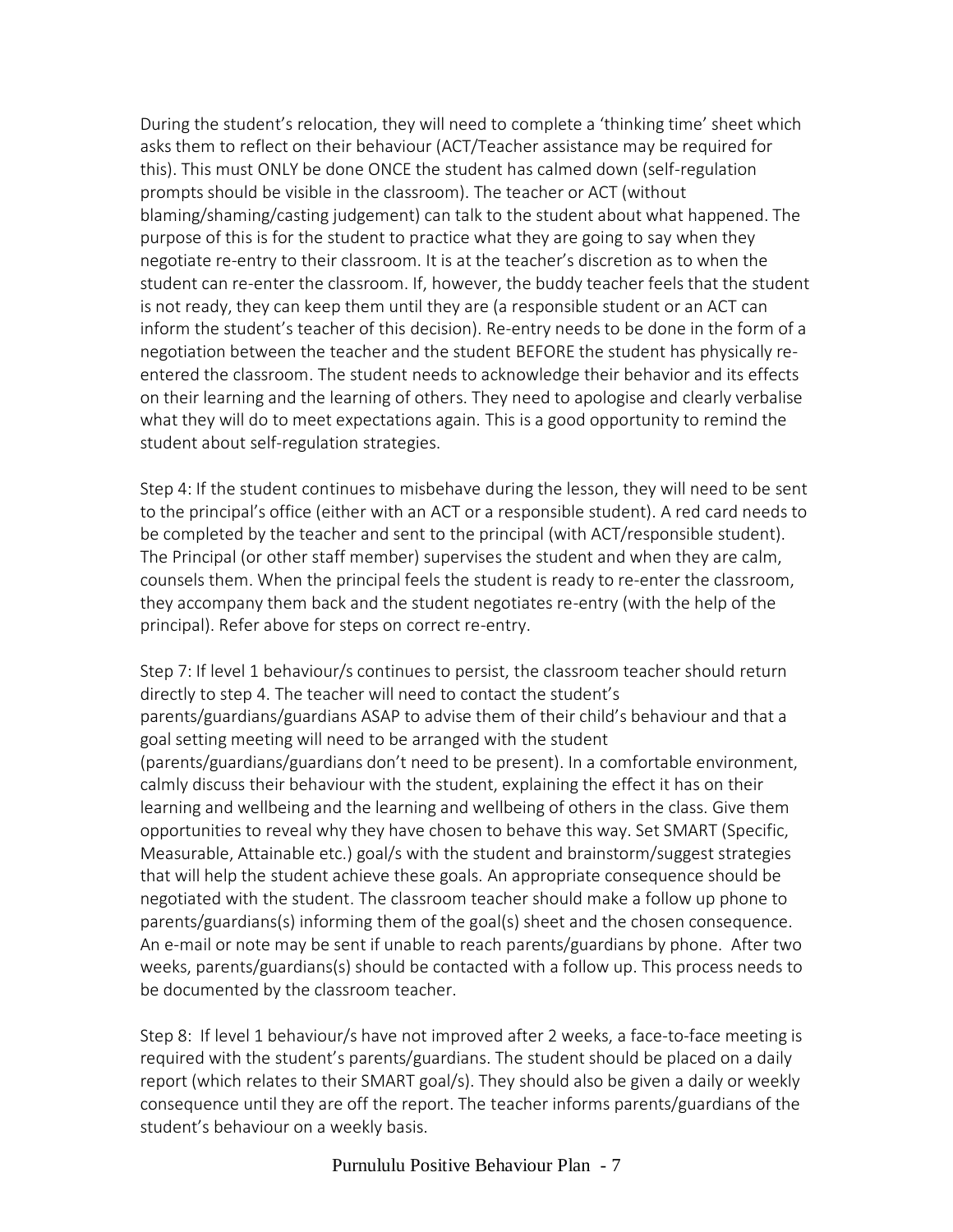Step 9: If the student is continuing to exhibit level 1 behaviours after one week of being on daily report, a further meeting with their parents/guardians will need to be organised and the consequence of either internal or external suspension will be tabled.

#### Level 2 behaviours include:

- Abusive language (threat of physical harm, offensive racial/sexual comments)
- Bullying (ongoing harassment in any form)
- Fighting (resulting in harm that requires first aid treatment)
- Forgery
- Theft
- Deliberate property damage or vandalism
- Violation of technology guidelines

Step 1: Students exhibiting Level 2 behaviours will need to be sent DIRECTLY to the principal's office (either with an ACT or a responsible student). A red card needs to be completed by the teacher and sent to the principal (with ACT/responsible student).

Step 2: The Teacher will be required to document the violation.

Step 3: Any other students with relevant information are asked to provide it in writing (teacher documents this if necessary).

Step 4: On the same day the student is sent to the office, the student's teacher or Principal should communicate the details to the parents/guardians by phone. Also advise them of Step 7 further on (goal-setting meeting).

Step 5: The student exhibiting level 2 behaviours completes a 'thinking time' sheet. After reading the incident report(s) & 'thinking time' sheet completed by all relevant parties, the principal then meets with the student to discuss further, including giving appropriate consequences.

Step 6: When/if the principal feels it is safe and reasonable for the student to go back to the classroom, they accompany them back. If the level 2 behaviour occurred in the classroom the student negotiates reentry (with the help of the principal). Refer above.

Step 7: Arrange a goal setting meeting with the student, to be held ASAP. In a comfortable environment, calmly discuss their behaviour with them, explaining the effect it has on their learning and wellbeing and the learning and wellbeing of others in the class. Give them opportunities to reveal why they have chosen to behave this way. Set SMART (Specific, ) goal/s with the student and brainstorm/suggest strategies that will help the student achieve these goals. An appropriate consequence should be negotiated with the student. The classroom teacher should make a follow up phone to parents/guardians(s) informing them of the goal(s) sheet and the chosen consequence.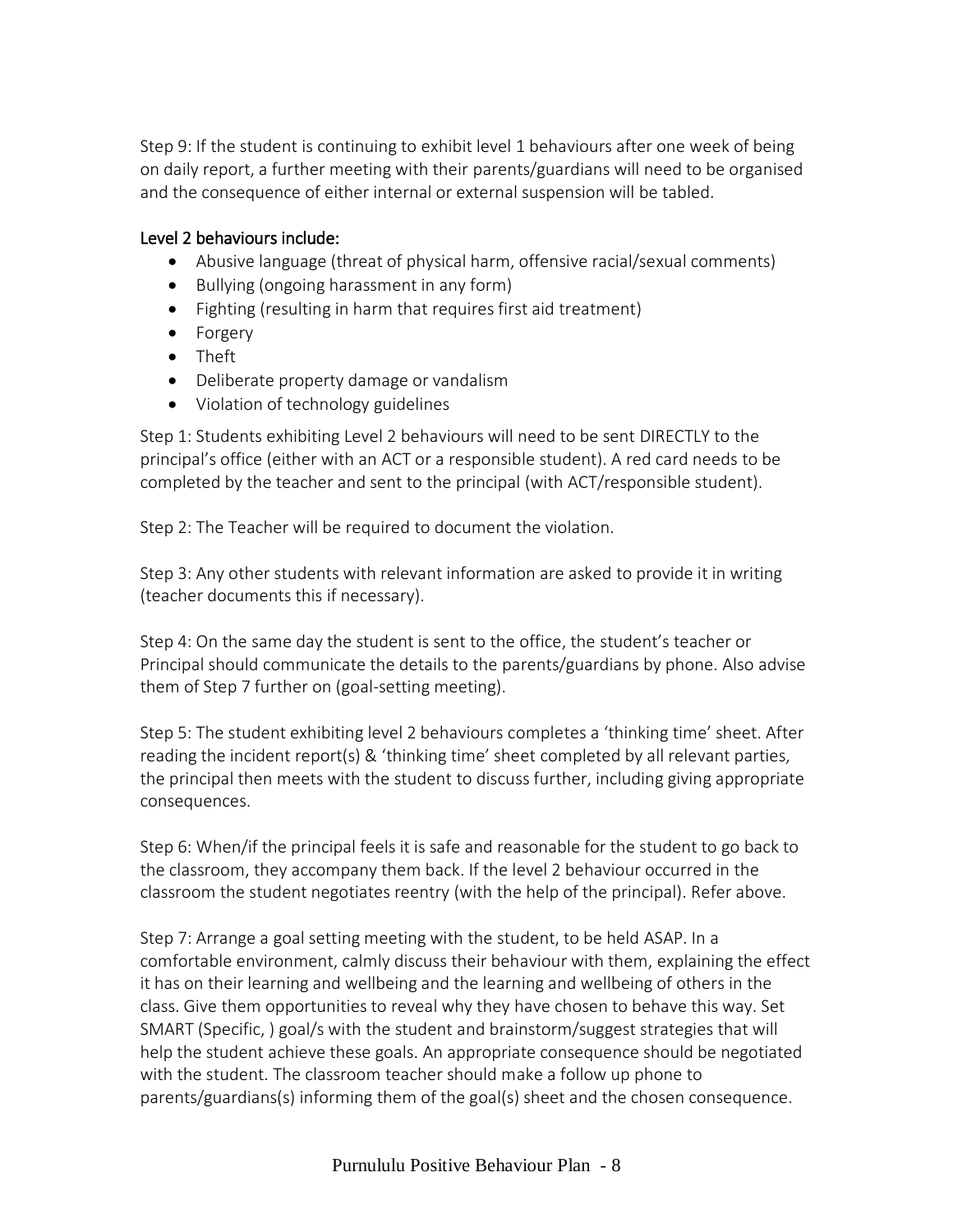An e-mail or note may be sent if unable to reach parents/guardians by phone. After two weeks, parents/guardians(s) should be contacted with a follow up.

Step 8: If the student again exhibits level 2 behaviour, a further meeting with their parents/guardians will need to be organised and the consequence of either internal or external suspension will be tabled.

## Level 3 behaviours include:

- Arson
- Bomb threat, false alarm
- Use, possession of alcohol
- Use, possession of prescription or non-prescription drugs
- Use, possession of tobacco
- Use, possession of weapons

Step 1: Students exhibiting Level 3 behaviours will need to be sent to the principal's office (either with an ACT or a responsible student) directly. A red card needs to be completed by the teacher and sent to the principal (with ACT/responsible student).

Step 2: The teacher will be required to document the violation.

Step 3: Any other students with relevant information are asked to provide it in writing (teacher documents this if necessary).

Step 4: The Principal will need to have their own policy to follow if/when this type of incident occurs, however the student should not be allowed back in the classroom and should be kept under extremely close supervision.

# General Guide to Teaching PAICS Expected Behaviours

When introducing behavioural expectations, follow four basic steps:

Step 1: Access prior knowledge of the three expected behaviours (Be a learner, Be Safe, Be a friend) for specific locations and events that are relevant to school (including excursions).

Step 2: Highlight location and event specific expected behaviours that the students haven't acknowledged themselves.

Step 3: Model and explicitly teach expected behaviours for specific locations and events.